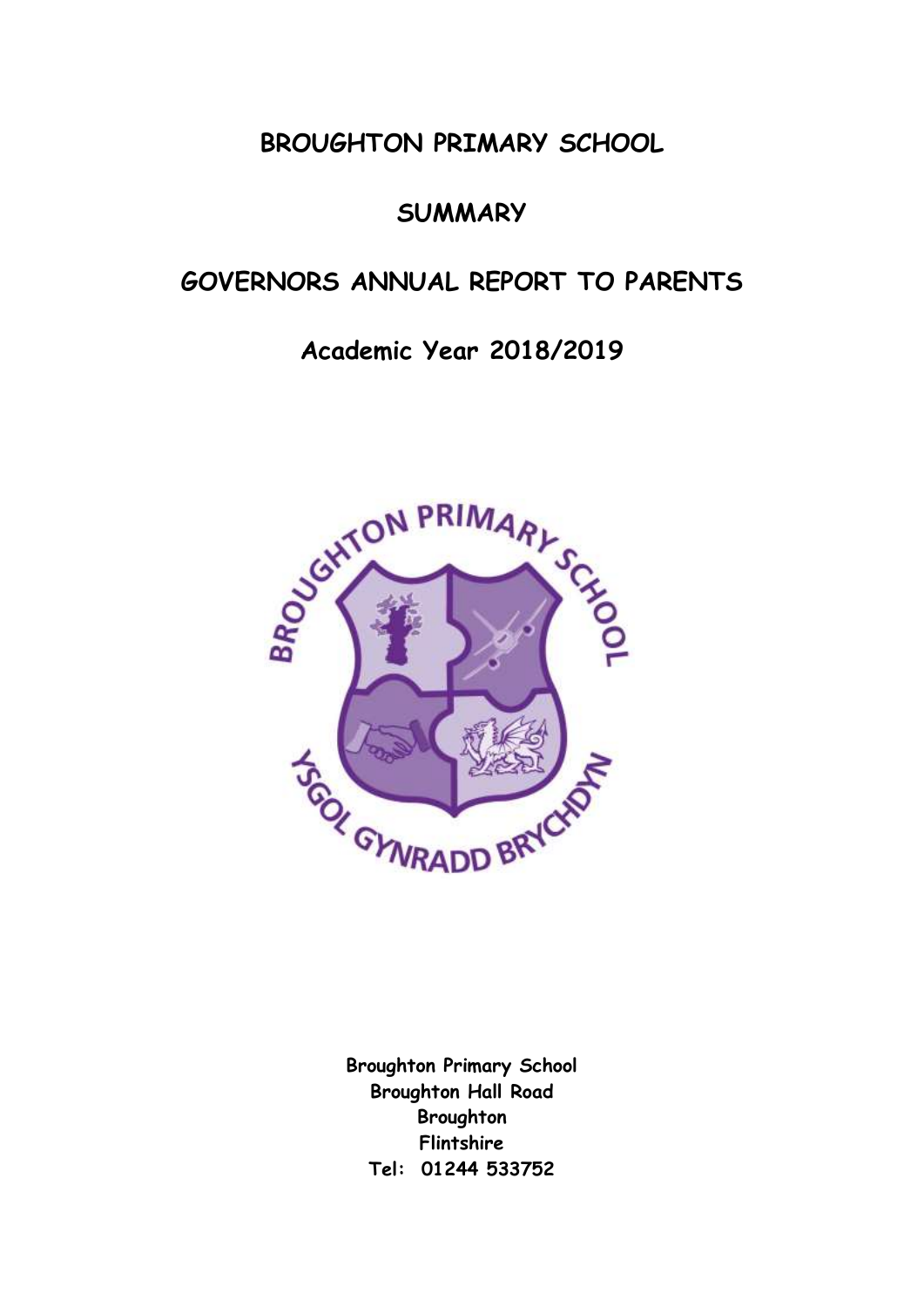# **LIST OF GOVERNORS**

| Headteacher<br><b>Chair of Governors</b><br><b>Community Governor</b> | Mrs. Melissa Kendrick<br>Mrs. Pam Millington                |
|-----------------------------------------------------------------------|-------------------------------------------------------------|
| <b>Vice Chair of Governors</b>                                        | Mr. Phil Griffiths                                          |
| <b>Parent Governors</b>                                               | Dr Amy Ellison<br>Mrs Cat MacAllister<br>Mrs Kate Vaughan   |
| <b>LEA Governors</b>                                                  | Cllr. Billy Mullin<br>Cllr. Derek Butler<br>Cllr. Mike Lowe |
| <b>Community Governors</b>                                            | Mr Steve Fox<br>Mr. Alex Lewis<br>Mrs Sue Stevens           |
| <b>Teacher Governors</b>                                              | Mrs. Jan Bibby<br>Mr. Stephen Anderton                      |
| Non teaching Governor                                                 | Mrs. Marion Stocking                                        |
| Clerk to the Governors                                                | Mrs. Lesley Hopwood                                         |
|                                                                       |                                                             |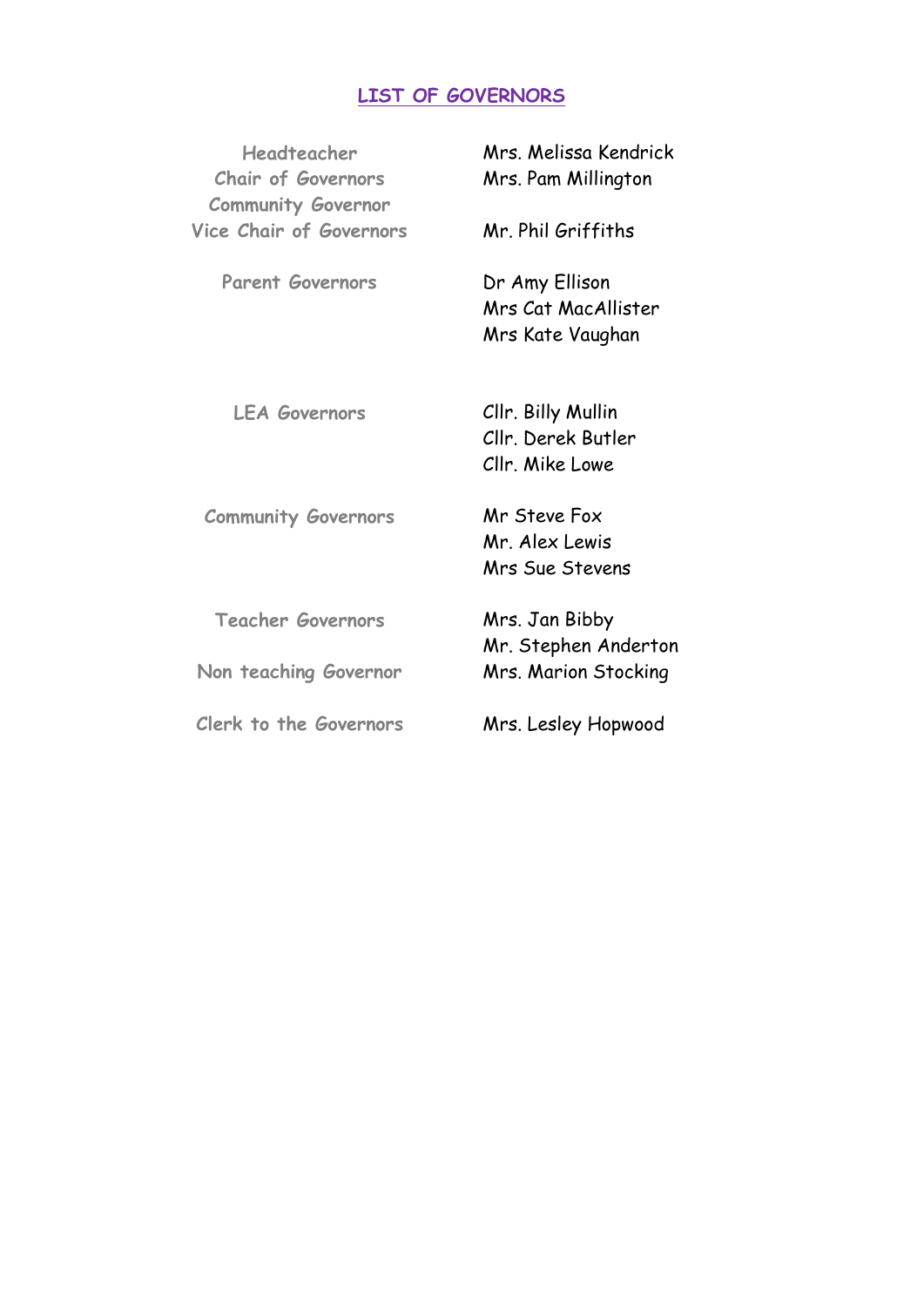## **TERM DATES 2019 – 2020**

|                           | Autumn Term 2019        |                           |
|---------------------------|-------------------------|---------------------------|
| <b>Training Day</b>       | Monday                  | 2 <sup>nd</sup> September |
| <b>Training Day</b>       | Tuesday                 | 3rd September             |
| School Opens              | Wednesday               | $4^{\text{th}}$ September |
| School Closes (Half Term) | Friday                  | 25 <sup>th</sup> October  |
| School Opens              | Monday                  | 4 <sup>th</sup> November  |
| <b>School Closes</b>      | Friday                  | 20 <sup>th</sup> December |
|                           | <b>Spring Term 2020</b> |                           |
| School Opens              | Monday                  | 6 <sup>th</sup> January   |
| School Closes (Half Term) | Friday                  | 14 <sup>th</sup> February |
| School Opens              | Monday                  | 24 <sup>th</sup> February |
| School Closes (Easter)    | Thursday                | 2 <sup>nd</sup> April     |
| <b>Training Day</b>       | Friday                  | 3rd April                 |
|                           | Summer Term 2020        |                           |
| School Opens              | Monday                  | 20 <sup>th</sup> April    |
| School Closed (VE Day)    | Friday                  | 8 <sup>th</sup> May       |
| School Closes (Half Term) | Friday                  | 22 <sup>nd</sup> May      |
| School Opens              | Monday                  | $1st$ June                |
| <b>School Closes</b>      | Wednesday               | 15 <sup>th</sup> July     |
| <b>Training Day</b>       | Thursday                | 16 <sup>th</sup> July     |
| <b>Training Day</b>       | Friday                  | 17 <sup>th</sup> July     |
| <b>Training Day</b>       | Monday                  | 20 <sup>th</sup> July     |

### **Session Times**

The school session times meet the statutory guidance issued by the Welsh Office. Foundation Phase; 8:50 – 11:45, 12:45 – 3:10 (Reception children session finishes at 3pm) Key Stage 2 8:50 – 12:15. 1:15 to 3:15pm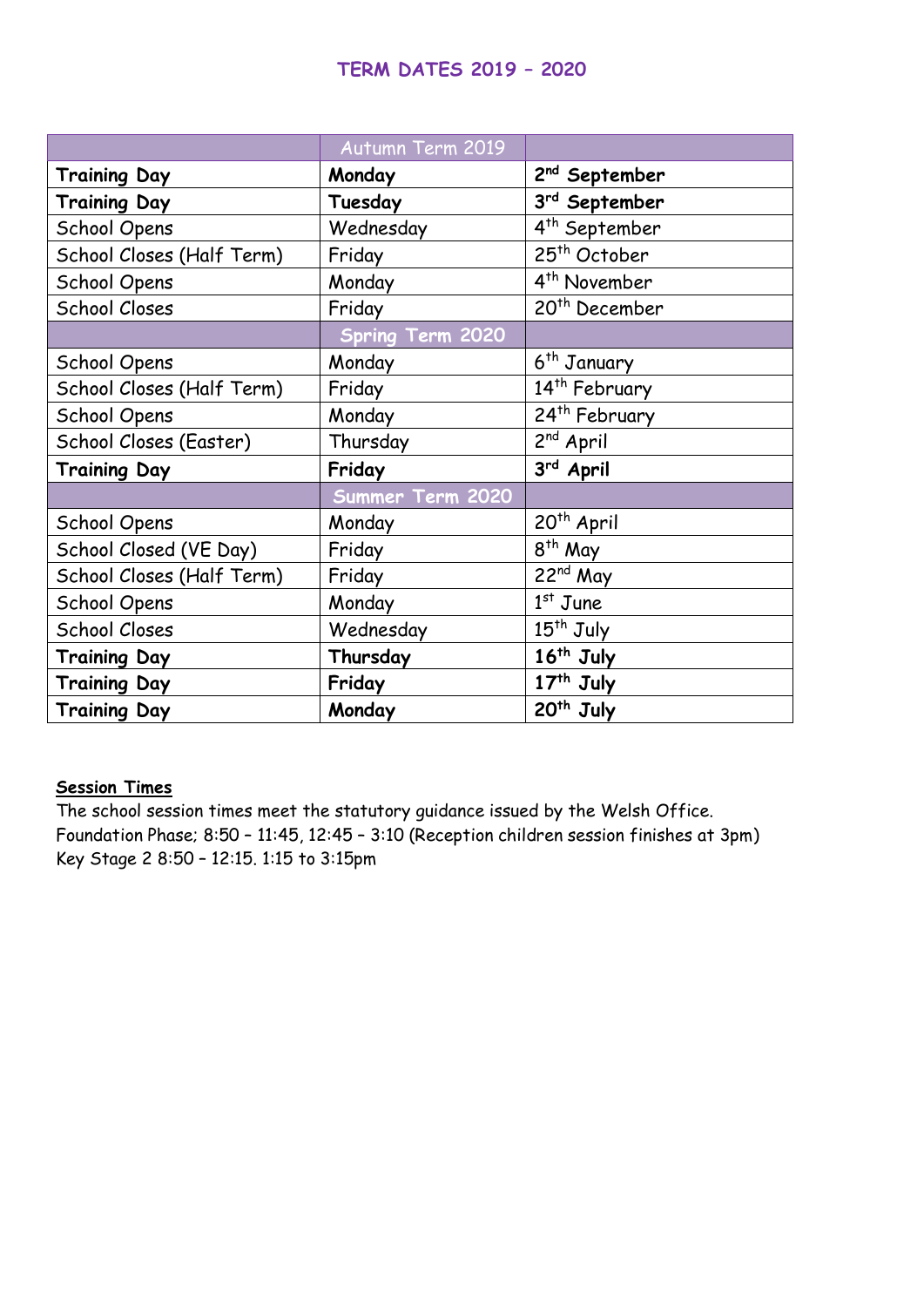# **BROUGHTON PRIMARY SCHOOL**

### **GOVERNORS ANNUAL REPORT TO PARENTS**

The National Assembly for Wales requires each school to use the headings as set out below as the required format for the content of the Governors' Annual Report to Parents.

#### **SCHOOL ORGANISATION 2018 – 19**

Mrs M Kendrick – Headteacher,

#### Mrs Jan Bibby – Deputy Headteacher

#### Mr Mike Elliott – KS2 Assistant Headteacher, Mr M Probert – FP Assistant Headteacher

| Class          | Teacher                                | Year              | Class<br>size | Support staff          | <b>Support Staff cont.</b> |
|----------------|----------------------------------------|-------------------|---------------|------------------------|----------------------------|
| Red            | Mrs K Derbyshire                       | Nursery (am)      |               |                        |                            |
| White          | Mrs SL Threlfall &<br>Mrs s Hitchmough | Nursery (am)      |               | Miss Hayley Allen      | Mrs. Margaret Mayhew       |
| Green          | Mrs K Derbyshire                       | Nursery (pm)      |               | Mrs. Sandra Bailey     | Mrs Rachael Parkinson      |
| $\mathbf{1}$   | Mrs B Rees                             | Reception         |               | Mrs. Esther Bentley    | Mrs Sam Price              |
| $\overline{c}$ | Mr W Jenkins                           | Reception         |               | Mrs Caroline Catherall | Miss Sue Randle            |
| $\overline{3}$ | Miss R Pedder                          | Reception         |               | Mrs Cathy Coles        | Mrs. Michelle Ravenscroft  |
| 4              | Miss H Lidford                         | Year 1            |               | Mrs. Sharon Edwards    | Mrs. Sarah Threlfall       |
| 5              | Mr J Roberts                           | Year 1            |               | Mrs. Gwyneth Ellson    | Mrs Helen Whymark          |
| 6              | Mr M Probert                           | Year 1            |               | Mrs. Michelle Eriksen  |                            |
| $\overline{7}$ | Miss S Kirkham                         | Year 2            |               | Miss M Foulkes         |                            |
| 8              | Mrs H Smallwood                        | Year 2            |               | Mrs. Cerissa Garnett   |                            |
| 9              | Mrs A Smith                            | Year <sub>2</sub> |               | Miss Beth K Hughes     |                            |
| 10             | Mrs A Williams                         | Year 3            |               | Miss Bethan L Hughes   | Administration             |
| 11             | Mrs H Warner<br>Hunter                 | Year 3            |               | Miss Elen Hunt         | Mrs J Jones/Mrs H<br>Avery |
| 12             | Mrs Owen-Phillips                      | Year $3/4$        |               | Mrs Sian Hitchmough    | Mrs S Pearson              |
| 13             | Mr M Elliott                           | Year 4            |               | Mrs Christie Jenkins   | Mrs L Hopwood              |
| 14             | Miss S James                           | Year 4            |               | Mrs Jenny Joinson      |                            |
| 15             | Mr M Davies                            | Year 5            |               | Miss. Lin Jones        |                            |
| 16             | Miss K Sturdy/Miss K<br>Williams       | Year 5            |               | Mrs Zeta Lloyd         |                            |
| 17             | Mr R Collins                           | Year $5/6$        |               | Mrs Anna Lommano       |                            |
| 18             | Miss B Hughes                          | Year 6            |               | Mrs Jean McCormick     |                            |
| 19             | Mr S Anderton                          | Year 6            |               |                        |                            |
| Secondment     | Mrs A Owen                             |                   |               |                        |                            |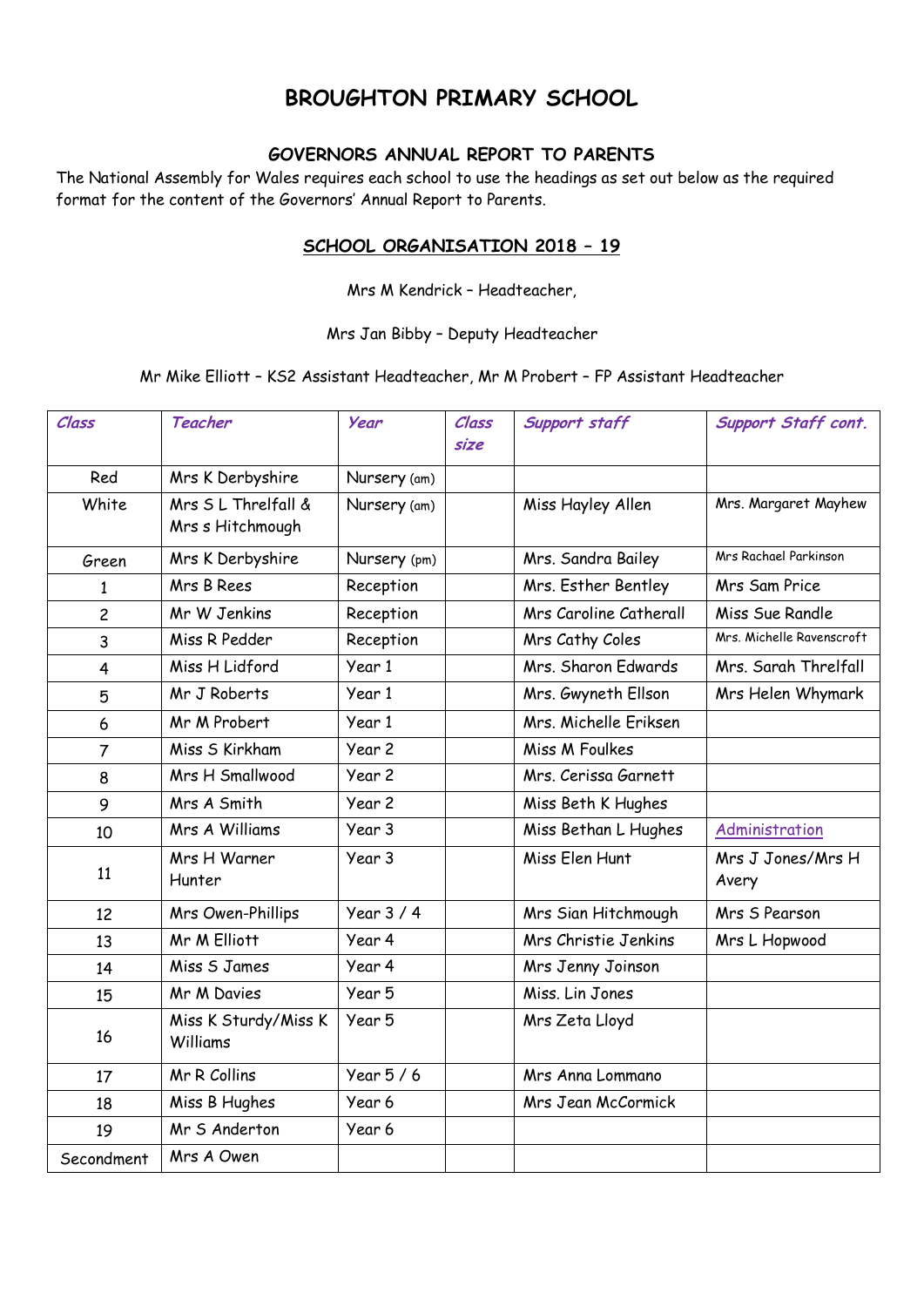### **Financial Details for 2018/2019**

| <b>Total Employees</b>           | £1,648,297 |
|----------------------------------|------------|
| <b>Total Premises</b>            | £ 85,535   |
| <b>Total Supplies</b>            | £ 64,550   |
| Government Grants/Income EIG/PDG | £ 99.104   |
| <b>Foundation Phase Funding</b>  | £ 133,203  |

All the delegated monies were used as per each heading. Within the heading of supplies is an amount of £64,550 to facilitate the purchase of every consumable item from pencils and paper through to computer software. This equates to approximately £38.84 per pupil per term. This budget heading has been supplemented by fund raising activities, such as non-uniform days, competitions and events organised by the Friends of Broughton, in order to provide an adequate level of resources that are required to effectively support teaching and learning activities.

Throughout the year visits and trips are arranged to support and enhance pupil's learning and experiences. Trips out of school are increasingly expensive (whether they are near or far), so in order to keep contributions to a minimum, calculations for each trip are based on the total cost of trips for each school department (eg. Foundation Phase, KS1, KS2). Despite contributions received from parents, in order to minimise cost to parents it is usually necessary for school to subsidise trips (field trips, residential, educational visits, etc.)

#### **Gifts and Additional Funding**

Gifts and grants were received from the following local companies and agencies;

Payment of £665.00 from Davies Development for bottle testing. Donation of £350.00 from Redrow Homes Donation of £1000 from Creative Schools Donation of £7200 from CLTA Creative Schools Payment of £1170.25 from Tempest photography for the children's photos. Other donations of £205

### **Action Taken by the Governing Body**

No resolutions were taken.

#### **Governors Expenses**

Clerk expenses of £300.00 claimed for Mrs Lesley Hopwood (Clerk to the Governors).

#### **Security Arrangements**

No changes

### **School Inspection**

The school was inspected by Estyn in July 2019. The school was judged to be excellent in all five inspection areas of

- 1. Standards
- 2. Wellbeing and Attitudes to Learning
- 3. Teaching and learning Experiences
- 4. Care, Support and Guidance
- 5. Leadership and Management

This is a phenomenal achievement for everyone associated with our school, as this puts us in the top 10% of schools in Wales who have secured the highest of judgements possible in the inspection process. The full report can be viewed on our website, [www.broughton-primary.co.uk](http://www.broughton-primary.co.uk/)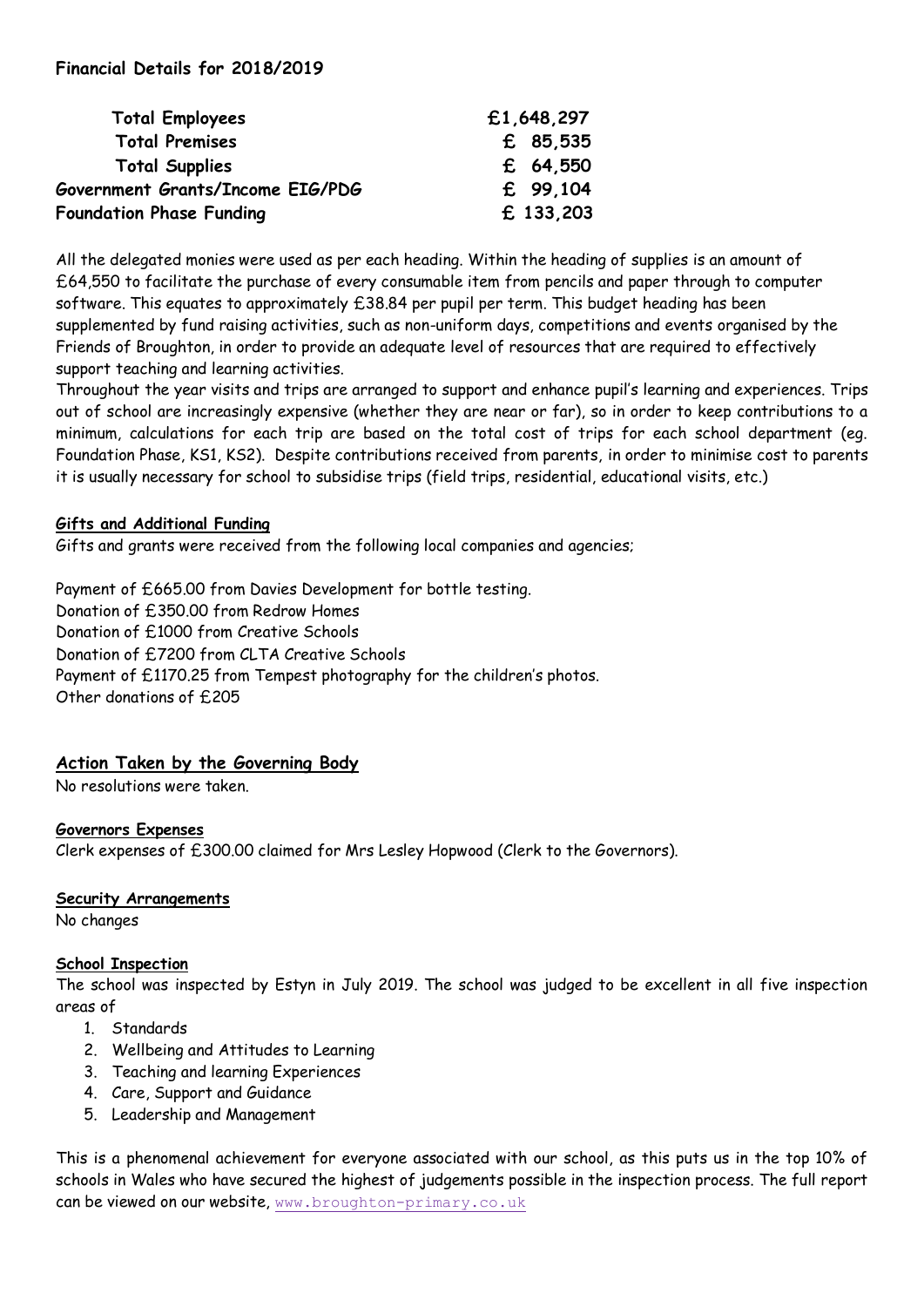With only one recommendation to continue the improvement of pupil progress in Welsh, this now forms part of the school development plan for 2019-20.

Also as a result of the excellent practice observed throughout the school, we have been asked to submit a case study to ESTYN focusing on the contribution of Pupil Voice to the learning of all pupils. The case study can be viewed on the ESTYN website.

#### **School Policy**

Curriculum documentation is reviewed and presented for approval to the Governors. The School Development Plan incorporates all prioritised areas identified for development and links to National and local educational priorities.

Prioritised areas for focus in 2018-19 were to; Develop writing to ensure challenge and consistency across the whole school. To ensure a consistent whole school mathematical approach in the development of mathematical concepts, calculation, application and reasoning. Develop safe, consistent and progressive use of digital technology for all learners. Develop concise and consistent tracking and assessment processes. Develop

progressive steps of learning through curriculum planning linked to the 6 areas of learning: expressive arts, progressive health & Wellbeing, Humanities, Languages, literacy and communication, Maths and Numeracy, Science and technology; Continue to develop the role of the Governing Body in monitoring the quality of provision and setting the school's strategic direction; ensure communication and engagement within the school community is effective and finally, continue to develop the raising of standards in Welsh across the school, and to continue to build and further develop professional development of staff at all levels

The School Prospectus is reviewed on an annual basis with a view to updating information regarding statutory changes that are required by the Welsh Assembly. We endeavour to provide information that accurately reflects Broughton Primary School. An updated 2019-20 prospectus is now available from school. Changes include class reorganisation and changes to personnel. In addition to the prospectus, parents also received information in the form of; whole school approach to developing a developing and mathematical concepts,  $\mathbf{r}$ 

• New nursery handbook for parents; strengthen function and reasoning of all new mursery

sharing their learning) and Induction Meetings.

- Reception parents handbook
- Open Evenings Reading with Reception, Jumping Into the Juniors, and Maths MasteryParental Engagement sessions in Reception Classes (parents observe Foundation Phase methods).
- Foundation Phase & Key stage 2 Curriculum Newsletters
- School Gateway Departmental Newsletters, General Information and Reminders.
- Whole school news updates via Twitter @BroughtonCP
- School information via school website : [www.broughton-primary.co.uk](http://www.broughton-primary.co.uk/)

### **School Strategies**

The Governing Body has reviewed targets that have been set and, in consultation with School Improvement Advisors nominated by GWE, we have ensured that the targets are challenging and attainable. Monitoring on the procedures to improve quality, and their impact on standards and provision has been judged by GWE to have an "excellent" capacity to further improve standards", this was endorsed by the ESTYN inspection in July 2019. The Governing Body has reviewed the targets during the year and the Finance Committee has reviewed the financial implications of these targets upon the school budget. The aim of the School Development Plan and the Self Evaluation Review is to develop high standards across the school. The Governors and Staff strive to promote a partnership approach to children's learning and endeavour to support parents by promoting workshops sessions, (Chatterbox, new developments and curriculum initiatives), Sharing Assemblies (pupil's

At Broughton Primary School, "Being the best that we can be" represents our vision. This informs all aspects of school life. The whole school aims to be a community, which develops happy successful children who are highly motivated, work together and find learning exciting and relevant.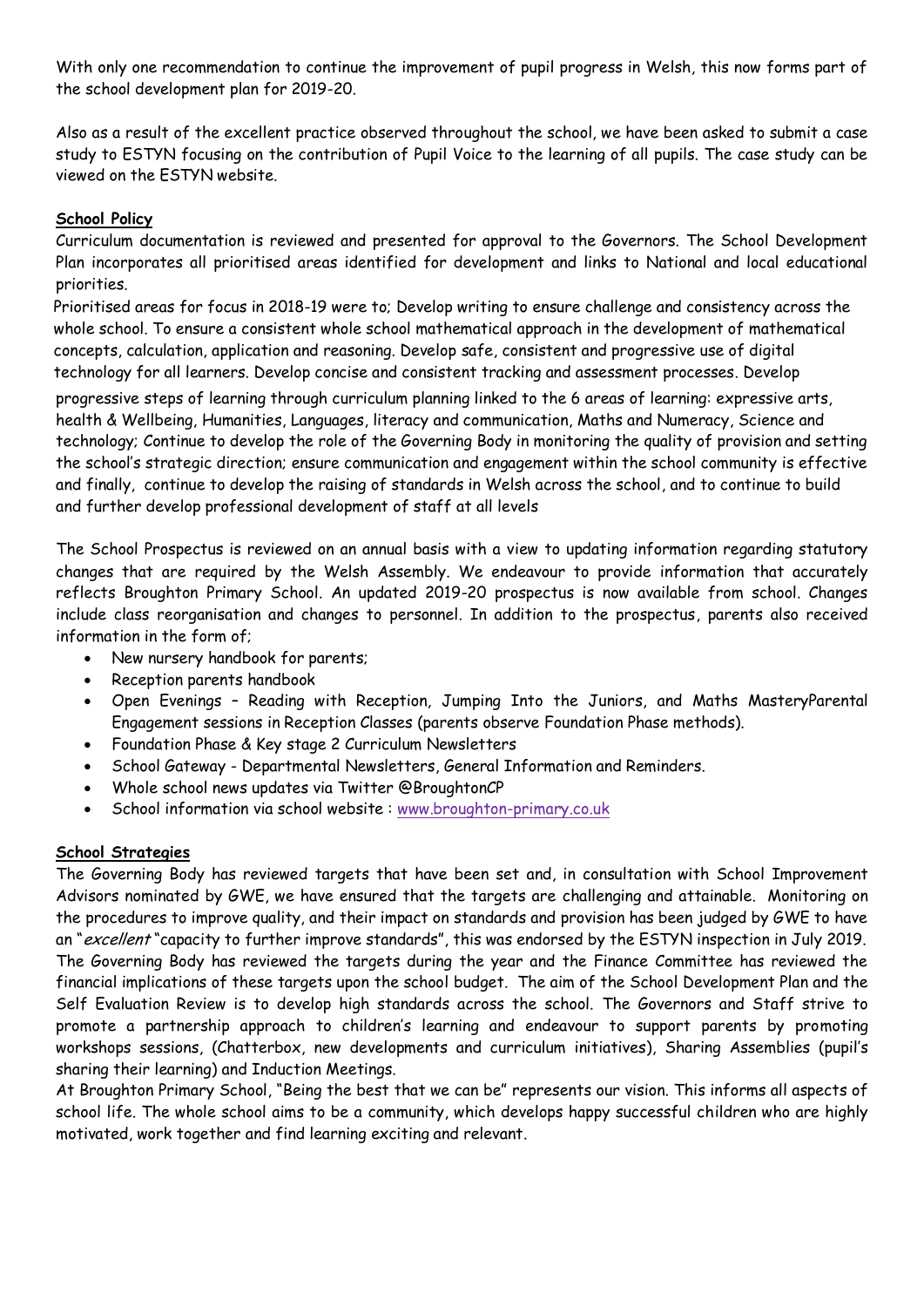#### **Lead Creative School**

We have now completed a third year as a Lead Creative School under a grant secured from Arts Council Wales. This grant supports the development of a creative approach to teaching and learning endeavouring to deliver familiar skills in a new way. The children set themselves the task of developing their storytelling skills and using their digital skills to enhance the project. The children are developing life- long skills of collaboration, problem solving, critical and logical thinking whilst increasing pupil confidence in using digital media. As a school in its third year of the project, we have shared our skills and expertises and supported staff and children in Buckley Southdown CP. Lead teachers were also invited to present at Bangor University on this initiative.

#### **School Councils**

The Pupil voice and learner participation is integrated into all aspects and all levels of school life and is important in achieving better learning outcomes for all our children. This area was identified as excellent practice in the ESTYN inspection and recognised that pupils had, " a sound understanding of their leadership roles within the school and take full advantage of the numerous opportunities to express their views on important aspects to influence the school's life and work", (July 2019). There are a variety of groups representing all age groups and they include; the Pupil voice Council, digital leaders, Ecadets, Criw Cymraeg and the Healthy School and Eco Committees.

This year the pupils have focused on well-being, as well as taking part in the national Mental Health and Emotional Well-being Week we now incorporate a range of well-being activities into every day including, yoga, mindfulness, Go-noodle, Just Dance, Walk and Talk, growth mind-set discussions and techniques. This will be developed further by teachers and children planning for the '5 ways to well-being' as part of the new curriculum. Following pupil voice response the council also wrote to FOBS and received a budget to purchase playground equipment to improve well-being at play-time. The council have also worked on promoting healthy snacks within KS2, pupil voice responses have led to a snack bar where children can select their own fruit/vegetables at playtime. We have also developed links with Tesco to prove the children with a half termly 'Free Fruit Friday' to promote and support healthy eating at snack-time. This year the Eco council have focused on two main areas: Recycling and the school environment. This year the council have worked hard on raising the awareness of recycling within the school, recycling boxes for cardboard, plastic and pen recycling are now available and clearly labelled across the school.

Representatives from Broughton Council discussed plans for the new playground in the local area and children were asked to vote on their favourite design which has now been built.The school also took part in 'Go Green Day' to raise awareness of global warming. Classes carried out individual activities and the council visited classes to share information.

### **Enrichment - Visits and Visitors to the School**

This year there have been a number of trips and some school based activities led by other agencies. In- house these have included talks from the Nurse; Road Safety talks have been delivered by local services including the Fire Brigade,together with PSHE sessions led by the Police Schools Liaison Officer and the NSPCC. Also visitors include Techniquest, and Maths workshops; Christmas Pantomime – travelling theatre group for Years 1 to 6;The Kings School Sixth form students have also led Maths activities with Year 5 pupils.. Mark Griffiths, delivered his service to all pupils, and in addition a Year 6 workshop linked to moving to High School; All Pupils in Keystage have six weeks swimming lessons. Launch of the "Fiver Challenge" took place with Year 4 and Year 5 pupils. This was a great success and our young entrepreneurs developed many skills and profits made went on a variety of activities identified by the children. All pupils in Keystage 2 have taken part in Dementia Awareness Workshops and pupils in Year 5 and 6 have completed a community project making "fiddle blankets" for some of the residents in Warrendale Care Home. A group of Years 5 and Year 6 pupils have taken part in PlayLeader training together with Dinner ladies and support staff. As part of the War theme, pupils invited " Dogs Trust" to share the role of dogs in War. As part of the Welsh dimension, Mentoriath visited Keystage 2 and shared games and music through Welsh. This led onto a fabulous Welsh music project for Years 5 and 6. Zoo Lab visited the Upper Foundation Phase Department and supported their project on animals and habitats. Airbus Orchard supported the School by funding and helping plant trees on the school grounds with Year 4 pupils. All children in Keystage 2 children received first aid training provided St John's Ambulance.

Out of school trips have included; Library visits, St Mary's Parish Church, a visit to a local Allotment, Reception pupils visited a climbing centre called Boulder Hut. This visit was a direct link to their Big Question by what is it like to climb a mountain? Also there was a Christmas visit to see Santa in Loggerheads Mold; Year 1 and 2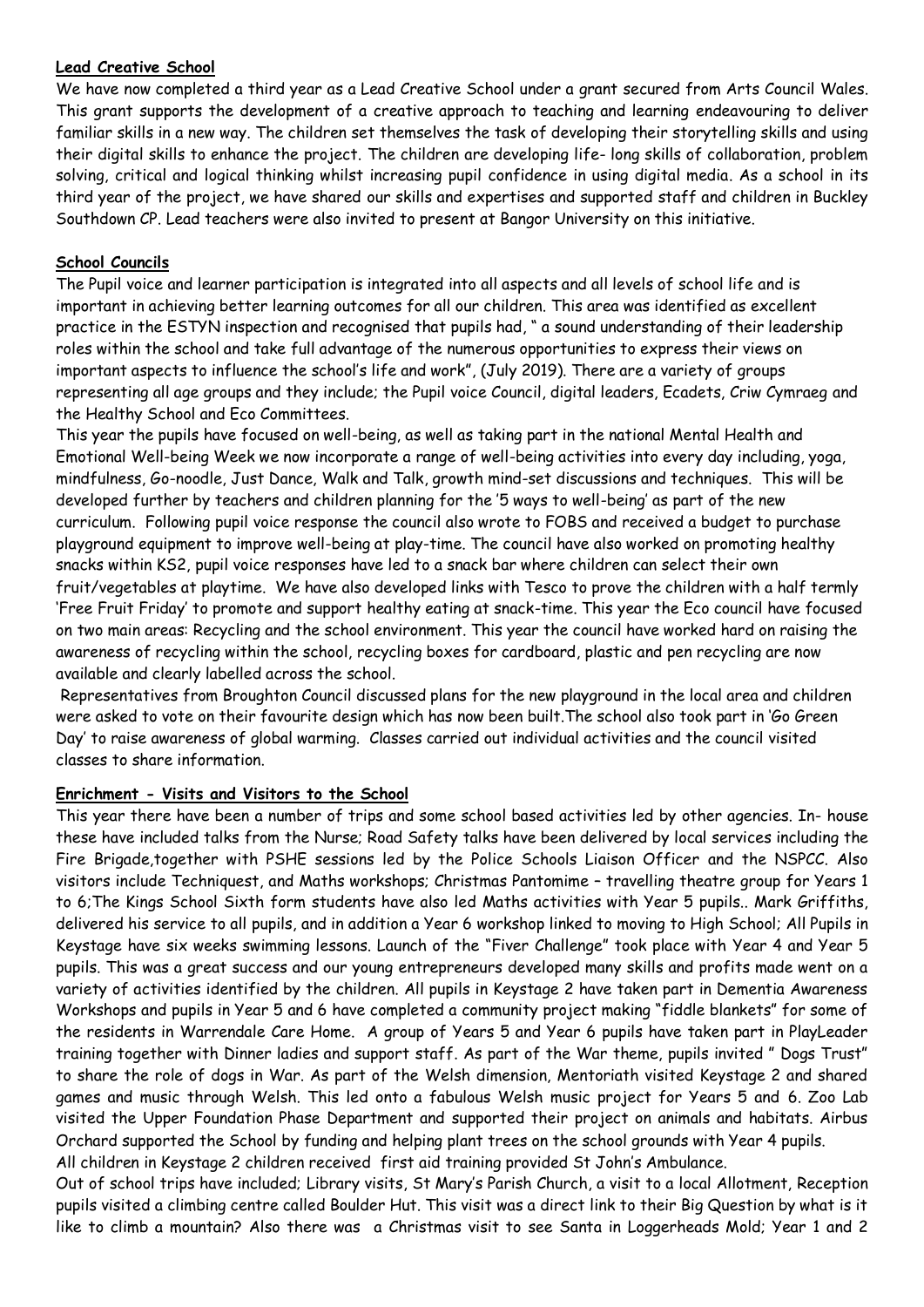visited Talacre Beach to support their learning and they also hosted a Pirate and Museum Day; Links with Welsh Language Development was supported by participation in the school and consortium Eisteddfod and Clwb Cino;. Broughton's Musical Serenade – the choir and children who are receiving music lessons from Flintshire Music Service showcased their talents for their families; The Choir and Keystage 2 children have performed in the community, showcasing their talents at the Pensioner Christmas parties. Digital Leaders visited residents in Llys Eleanor to support them with their day to day digital skills. A Year 5/6 Team took part in a Minecraft Buildathon event at Deeside College. Year 6 Prom at Padeswood Golf Club; Residential trips have continued with Year 4 visiting Pentrellyncymer, Year 5 to Glan LLyn Activity Centre and Year 6 have visited Cardiff and visited the Senedd for debate and other visited other visitor attractions.

#### **Additional Educational Learning Needs**

Broughton Primary is an inclusive school and a strength is personalising learning and ensuring the needs of all pupils are met. The school is designed and equipped to facilitate ease of access for pupils who are eligible for a school placement and have a mobility difficulty.

The school has specific policy documentation, which relates to pupils who have additional educational needs. The policy is in line with the Special Needs Code of Practice for Wales. The full documentation is available to view in school.

Through specific intervention programmes pupils have been targeted for inclusion through intense Literacy, Numeracy and Nurture programmes that have supported raising achievement. All pupils have one page profiles which supports person centred planning which is a consistent whole school approach to well being. Contributions from pupils, parents, teaching staff and external agencies support these.

The ALNCo and class teachers monitor pupil progress throughout the year using a range of assessments and attend reviews of all pupils with Parents and External Agencies. During transition phases, both the ALNCo and class teachers share relevant information with other schools. During the Summer Term Broughton Primary Staff liaise with Secondary School staff to ensure continuity with provision that has been identified for individual children. The School has effective relationships with parents/ carers and external Agencies in order to be inclusive and meet the needs of all our pupils.

School has been proactive in its preparation for the changes in Additional Learning Needs Reform. Staff have participated in updated training which has been shared with the Governor Body and parents and carers. The school has an active role within the local cluster of schools; Saltney Ferry CP, Wood Memorial Cp and St David's High School.

#### **More Able and Talented**

In Wales, the term, "able and talented" children is used to describe pupils who require enriched and extended opportunities across the curriculum to develop their abilities in one or more areas. Ability and talent can manifest itself in many ways, e.g. academic, practical, creative, and physical and socially. All children have the right to an education appropriate to their abilities and needs. Supporting the needs of able and talented children is a key factor in raising attainment and realising potential of all children by sharing high but realistic expectations of further success. Broughton Primary provides a range of educational opportunities for all children, carefully planned and executed to ensure high standards and promote challenging expectations.

#### **Equality and Diversity**

Broughton Primary is strongly committed to the principle and practices of equality and diversity. We will not tolerate bullying, physical aggression, racism or any other form of discrimination.

The Disability and Inclusion Policy and Disability Equality Scheme are in place to ensure the building and curriculum will be accessible to all pupils, parents and carers. This is in line with the Disability Discrimination Act. The designated governor for 2018/19 was Mrs. Pam Millington.

#### **Toilets**

There are sufficient toilet facilities available to all foundation classes. However, I recent toilet survey has identified that due to increase numbers of pupils in the Keystage 2 the ratio of toilets needs to be increased slightly. This is a project that is being undertaken in the next academic year. The standard of cleaning is very good and the toilets are cleaned daily.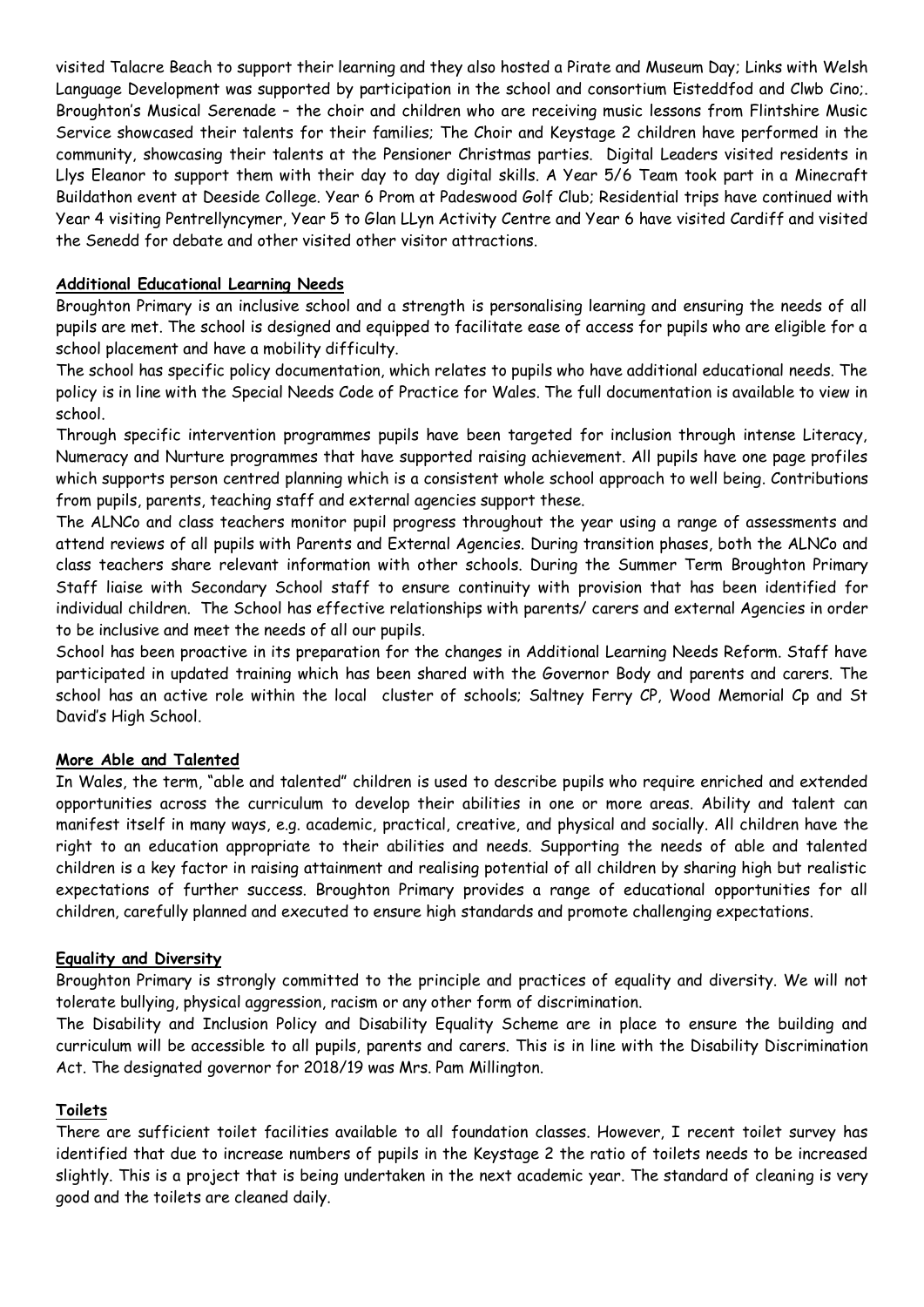#### **Sport**

During the school year Football, Dodgeball, Tennis, Fencing, Gymnastics, Swimming, Netball, Badminton and Athletics have been developed through after school clubs. Broughton Primary entered an increasing number of local tournaments in all sporting areas. School teams took part in Urdd competitions, Athletics, Swimming Gala, Netball, Gymnastics, girls football and Dodgeball. The Urdd Girls Football were successful in reaching the Celebration Tournament in Aberystwyth. The Airbus Community Cross County Cup was entered by a mixed football team. The boy's football team entered a number of tournaments including the Tom Roberts Cup, Ron Bishop Tournament and the Airbus County Cup. School has continued swimming tuition to include all pupils in Keystage 2 on a rota basis at Buckley Leisure Centre. Pupils contribute to the cost of transport and School pays for the tuition and an additional instructor to facilitate smaller group instruction.

#### **The Use of Welsh Language**

Flintshire provides a scheme of work to ensure continuity and provision through the key-stages.

Staff use incidental Welsh regularly and plan follow up work on a weekly basis. All staff are encouraged to develop their knowledge and fluency in Welsh. The School has a strong relationship and commitment to improve and regularly utilises the LA's Athrowen Bro. The Staff and pupils are part of the Cymraeg Campus initiative to support and promote the Welsh language around the School Community. The Criw Cymraeg support all learners within the school and have achieved the Bronze Award this year.

#### **Destination of Year 6 School Leavers 2019**

St David's High School, Saltney- 23 pupils; Buckley Elfed- 2 pupils; Mold Alun - 1 pupil; Hawarden High- 6 pupils ; Castell Alun, Hope- 2 pupils;connah's Quay High 2 pupils; Out of County- 33 pupils.

We continue to strengthen our links with St David's High School, Saltney and the Consortium of local schools and their head teachers who meet termly to discuss strategic planning and consistency of approach to learning.

#### **Community Links**

The school is very active in promoting links with colleagues in education. We are a Partnership School for Bangor, and Chester student teachers and the School has now become a "Lead School" for Caban for the reorganisation of Initial Teacher Training in North Wales 2021. Our responsibilities include leading and delivering lectures in a wide range of subjects for students in our network. There is a designated member of staff who is leading this initiative. We also have students from Coleg Cambria, work placements from St David's High School, Hawarden High and the Richard Gwyn High School during term time. Parent engagement has included, Incredible Years (4 week workshop),) which have been run in school to support parents develop learning through play with their children and Reception Parents have worked with their children in the classroom environment. This has supported parental understanding of the Foundation Phase approach to learning.

Our immediate links within the Broughton Community are firmly established. In connection with the Broughton and Bretton Twinning Association, families supported their return exchange visit, from Auzeville-Tolosane. More localised activities include; visits to the Local Allotment Association, the Parish Church, and Airbus with the Choir; links to Playgroups, Broughton Library and Broughton Shopping Park. Also Tesco and the Co-Op have generously supported the fundraising organised by Friends of Broughton (FoBs).

In addition links have been made with residents in the local residential care home Warrendale with a very successful project supporting residents with dementia. Also in Llys Eleanor children supported residents with their every day IT skills. The Digital Leaders also supported parents on Parents Evening with the uploading of the SEESAW accounts and use QR codes.

#### **Fundraising**

The children have identified and been involved in fundraising activities and donations have been made to the following charities during the year. A total of £564.69 was collected and shared as follows; Non Uniform Day; Children in Need- £511.69, Red Nose - £53.00,

#### **Friends of Broughton**

The Friends of Broughton are going from strength to strength and through their tireless fundraising and various events throughout the year are making a much valued impact on the facilities and provisions of equipment and activities, which otherwise would be out of reach of the school.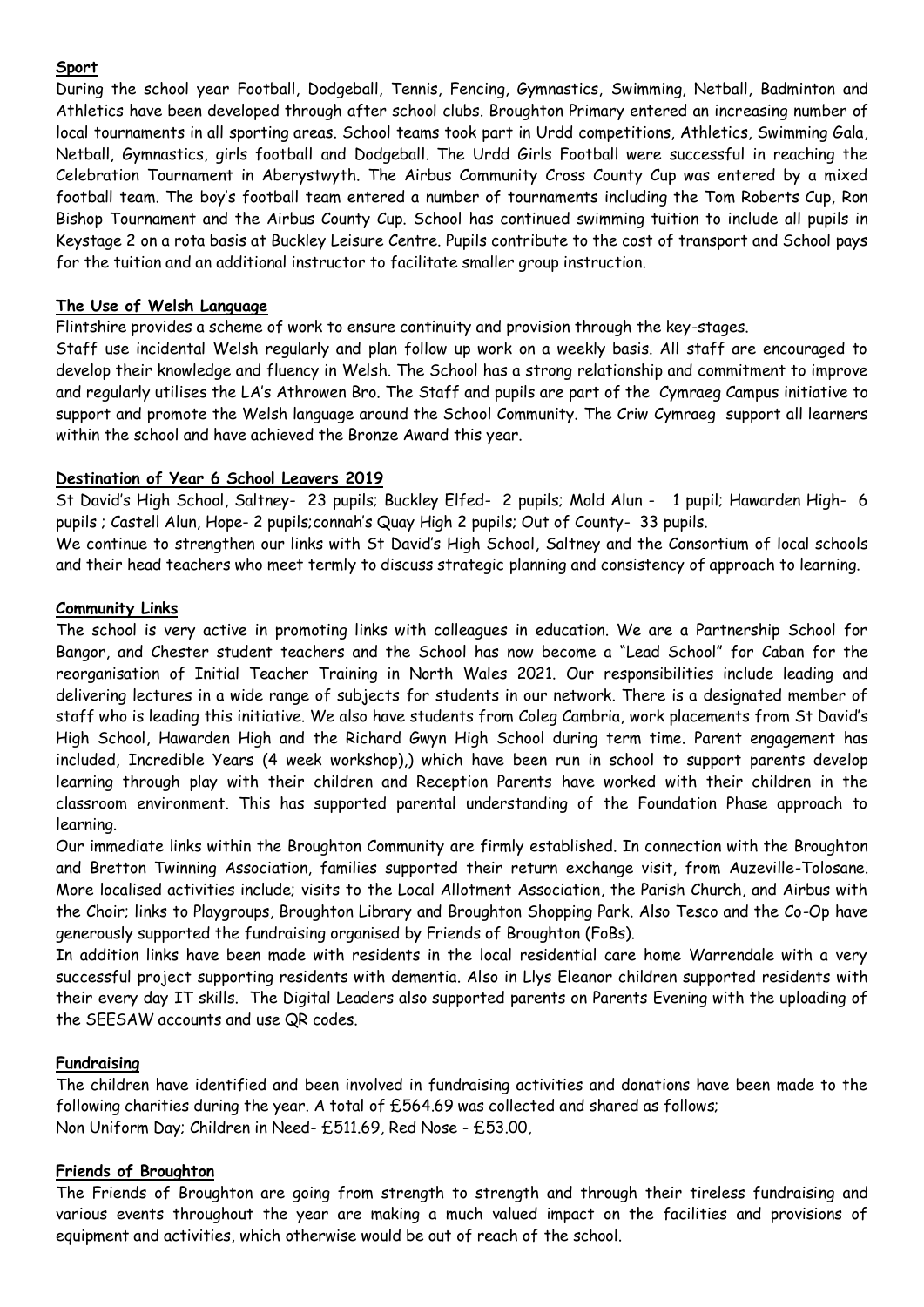#### **Income and Purchases**

Funds raised between September 2018- July 2019 - £3650.61

Items purchased- September 2018- July 2019 – Welsh books, ICT Charging unit, Play equipment, Nursery/1&2 outdoor provision and the organisation of the highly successful Year 6 Prom at Padeswood Golf Club. Many thanks to all those involved in organising events and to parents and families for their continued support.

### **Attendance**

Measures to reduce the number of unauthorised absences:

- Encourage parents to contact school should the pupil be unable to attend.
- Encourage parents, on a regular basis to inform school of any changes to the home telephone number or contact address.
- To continue to personally contact parents / carers should pupils not arrive in school and no message has been received regarding pupil absence by 09:30
- Coloured coded letters indicating attendance percentages for each term

# ATTENDANCE DATA

| Target                      | Target  | Target  | Target  |  |  |
|-----------------------------|---------|---------|---------|--|--|
|                             | 2018-19 | 2019-20 | 2020-21 |  |  |
| % of total pupil attendance | 97%     | 97%     | 97%     |  |  |

| Unauthorised absences 2018/19                             |       |        |                    |      |        |      |        |       |  |  |  |
|-----------------------------------------------------------|-------|--------|--------------------|------|--------|------|--------|-------|--|--|--|
| Rec<br>$\overline{2}$<br>3<br>5<br>$\mathbf{1}$<br>4<br>6 |       |        |                    |      |        |      |        |       |  |  |  |
|                                                           |       |        |                    |      |        |      |        |       |  |  |  |
| Autumn                                                    |       | 0.0    | 0.0                | 0.6  | 0.0    | 0.00 | 0.21   | 0.08  |  |  |  |
|                                                           |       |        |                    |      |        |      |        |       |  |  |  |
| Spring                                                    |       | 0.0    | 0.0                | 0.2  | 0.0    | 0.0  | 0.00   | 0.02  |  |  |  |
|                                                           |       |        |                    |      |        |      |        |       |  |  |  |
| Summer                                                    | 0.0   | 0.16   | 0.33               | 0.34 | 0.28   | 0.54 | 0.48   |       |  |  |  |
|                                                           |       |        | Attendance 2018/19 |      |        |      |        |       |  |  |  |
| Year                                                      |       | Autumn |                    |      | Spring |      | Summer |       |  |  |  |
|                                                           |       | %      |                    |      | $\%$   |      | %      |       |  |  |  |
| $\boldsymbol{6}$                                          |       | 95.57  |                    |      | 94.49  |      | 91.64  |       |  |  |  |
| 5                                                         |       | 93.89  |                    |      | 93.37  |      | 92.07  |       |  |  |  |
| $\overline{\mathbf{4}}$                                   | 95.58 |        |                    |      |        |      | 94.24  |       |  |  |  |
| $\overline{3}$                                            | 96.06 |        |                    |      | 95.64  |      | 94.93  |       |  |  |  |
| $\overline{c}$                                            | 94.93 |        |                    |      | 95.83  |      | 92.47  |       |  |  |  |
| $\mathbf{1}$                                              |       | 95.23  |                    |      | 95.54  |      | 94.36  |       |  |  |  |
| Reception                                                 |       | 94.51  |                    |      | 94.73  |      |        | 92.25 |  |  |  |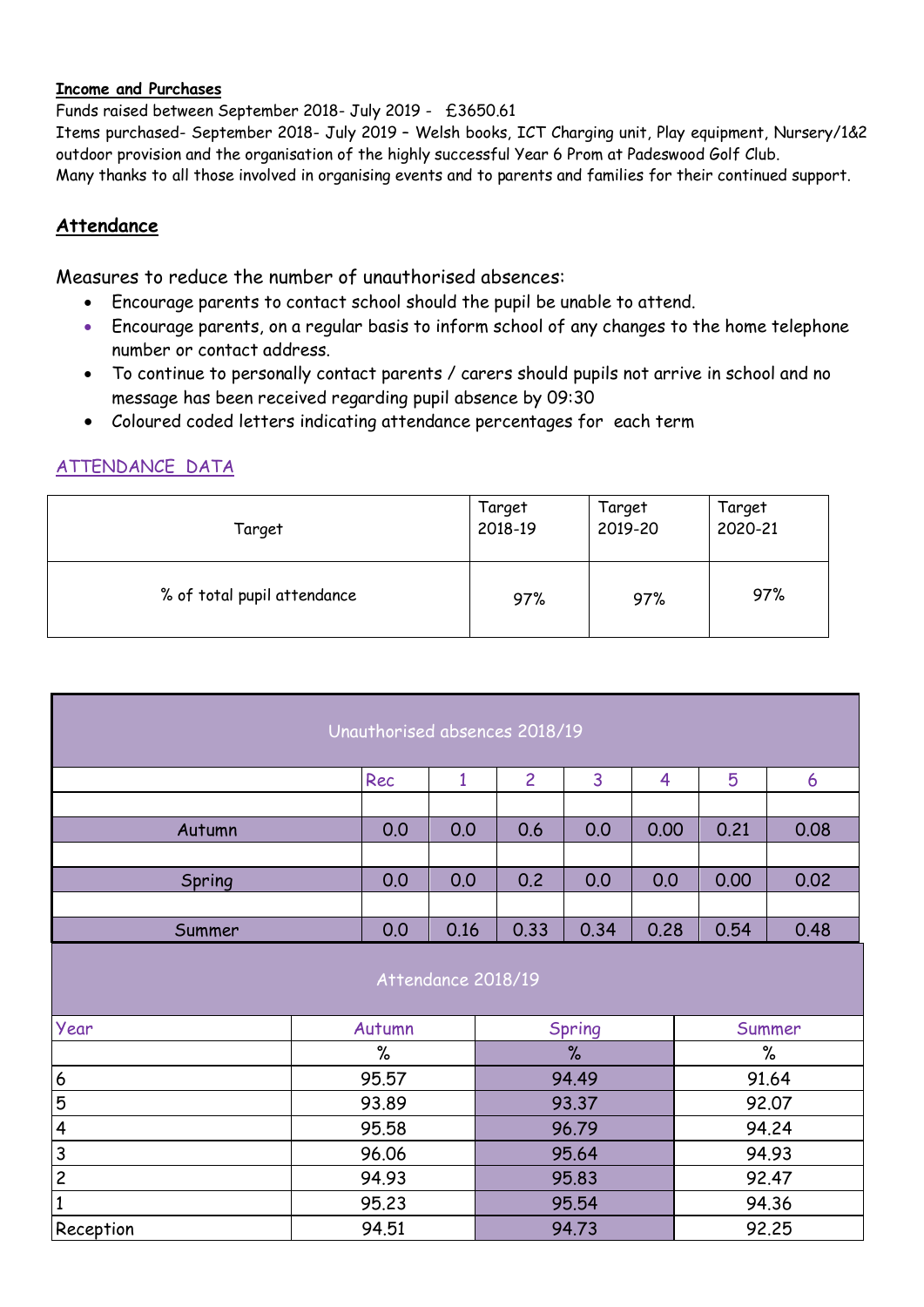### **School Target Information Key Stage 2 (Provided by GwE)**

| Subject                        |       | 2017/2018 |       | 2018/2019 |       | 2019/2020 |
|--------------------------------|-------|-----------|-------|-----------|-------|-----------|
|                                | $L4+$ | $L5+$     | $L4+$ | $L5+$     | $L4+$ | $L5+$     |
| English                        | 100   | 71        | 100   | 77        | 100   | 79%       |
| Mathematics                    | 100   | 69        | 100   | 81        | 100   | 83%       |
| Science                        | 100   | 69        | 100   | 81        | 100   | 70%       |
| Core Subject Indicator         | 100   |           | 97.3  |           | 100   |           |
| Core Subject Indicator (Boys)  | 100   |           | 95.1  |           | 100   |           |
| Core Subject Indicator (Girls) | 100   |           | 100   |           | 100   |           |

# **Foundation Phase 2018/2019**

The following table shows the percentage of pupils attaining each Outcome.

|                                                               |                    | $\overline{N}$ | D              | W              | $\overline{z}$ | $\mathsf{s}$   | G              |                | $\overline{2}$ | 3              | 4              | 5    | 6    | A             |
|---------------------------------------------------------------|--------------------|----------------|----------------|----------------|----------------|----------------|----------------|----------------|----------------|----------------|----------------|------|------|---------------|
| Personal and Social<br>Development, Well-                     | School 2019        | O              | 0              | $\Omega$       | 0              | O              | 0              | 0              | 0              | 0              | 0              | 16.2 | 83.8 | 0             |
| being and Cultural<br>Diversity                               | <b>School 2018</b> | $\overline{O}$ | $\overline{O}$ | 0              | $\overline{O}$ | $\overline{O}$ | $\overline{O}$ | 0              | $\overline{O}$ | $\overline{O}$ | $\overline{O}$ | 7.9  | 92.1 | $\mathcal{O}$ |
| Language, Literacy,<br>and Communication<br>Skills in Welsh   | School 2019        | O              | 0              | 0              | 0              | O              | 0              | 0              | O              | 0              | 0              | 0.0  | 0.0  | 0             |
|                                                               | School 2018        | $\Omega$       | $\Omega$       | $\overline{O}$ | $\overline{O}$ | $\overline{O}$ | $\overline{O}$ | $\overline{a}$ | $\Omega$       | $\overline{O}$ | $\overline{O}$ | 0.0  | 0.0  | $\mathcal{O}$ |
| Language, Literacy,<br>and Communication<br>Skills in English | School 2019        | $\Omega$       | 0              | 0              | 0              | O              | 0              | 0              | $\Omega$       | $\Omega$       | 0              | 41.9 | 58.1 | $\mathbf 0$   |
|                                                               | School 2018        | $\Omega$       | $\Omega$       | $\overline{O}$ | $\overline{O}$ | $\overline{O}$ | $\overline{O}$ | $\overline{O}$ | $\overline{O}$ | $\overline{O}$ | 1.6            | 46.0 | 52.4 | $\mathcal{O}$ |
| Mathematical<br>Development                                   | School 2019        | $\Omega$       | 0              | 0              | 0              | O              | 0              | 0              | O              | 0              | O              | 39.2 | 60.8 | $\mathbf 0$   |
|                                                               | <b>School 2018</b> | $\Omega$       | $\overline{O}$ | 0              | 0              | 0              | $\overline{O}$ | 0              | $\overline{O}$ | $\mathcal O$   | 0              | 44.4 | 54.0 | $\mathcal O$  |

Foundation Phase Indicator 17/18 = 98.4% Foundation Phase Indicator 18/19 = 100%

74 pupils in total 1 pupil = 1.35%

## **Key Stage Two 2018/2019**

Summary of National Curriculum Assessment results of pupils in the school (2019) and (2018) at the end of Key Stage 2 as a percentage of those eligible for assessment.

|              |                    | N   | D             | <b>NCO</b><br>1, 2, 8<br>3 | л.             | $\overline{2}$ | 3   | 4    | 5    | $6+$          | $4+$ |
|--------------|--------------------|-----|---------------|----------------------------|----------------|----------------|-----|------|------|---------------|------|
| English      | School 2019        | 0   | 0             | 0                          | 0              | 0              | 0   | 18.3 | 63.4 | 18.3          | 100  |
|              | <b>School 2018</b> | 1.4 | $\mathcal{O}$ | 0                          | $\overline{O}$ | $\mathcal O$   | 1.4 | 20.5 | 53.4 | 23.3          | 97.3 |
| Mathematics  | School 2019        | 0   | $\Omega$      | 0                          | 0              | 0              | 0   | 16.9 | 56.3 | 26.8          | 100  |
|              | School 2018        | 1.4 | $\mathcal{O}$ | $\mathcal O$               | $\overline{O}$ | $\mathcal{O}$  | 1.4 | 16.4 | 56.2 | 24.7          | 97.3 |
|              | School 2019        | 0   | 0             | $\mathbf 0$                | 0              | 0              | 0   | 23.9 | 76.1 | 0             | 100  |
| Science      | <b>School 2018</b> | 1.4 | $\mathcal{O}$ | $\mathcal O$               | $\mathcal O$   | $\mathcal O$   | 1.4 | 16.4 | 80.8 | $\mathcal O$  | 97.3 |
| Welsh Second | School 2019        | 0   | $\Omega$      | 0                          | 0              | 0              | 0   | 40.8 | 59.2 | 0             | 100  |
| Language     | <b>School 2018</b> | 1.4 | $\mathcal{O}$ | $\mathcal O$               | $\overline{O}$ | $\mathcal{O}$  | 1.4 | 43.8 | 53.4 | $\mathcal{O}$ | 97.3 |

Core Subject Indicator 17/18 = 97% (Level 4 in all 3 subjects) Core Subject Indicator 18/19 = 100% (Level 4 in all 3 subjects)  $71$  pupils in total  $1$  pupil =  $1.41\%$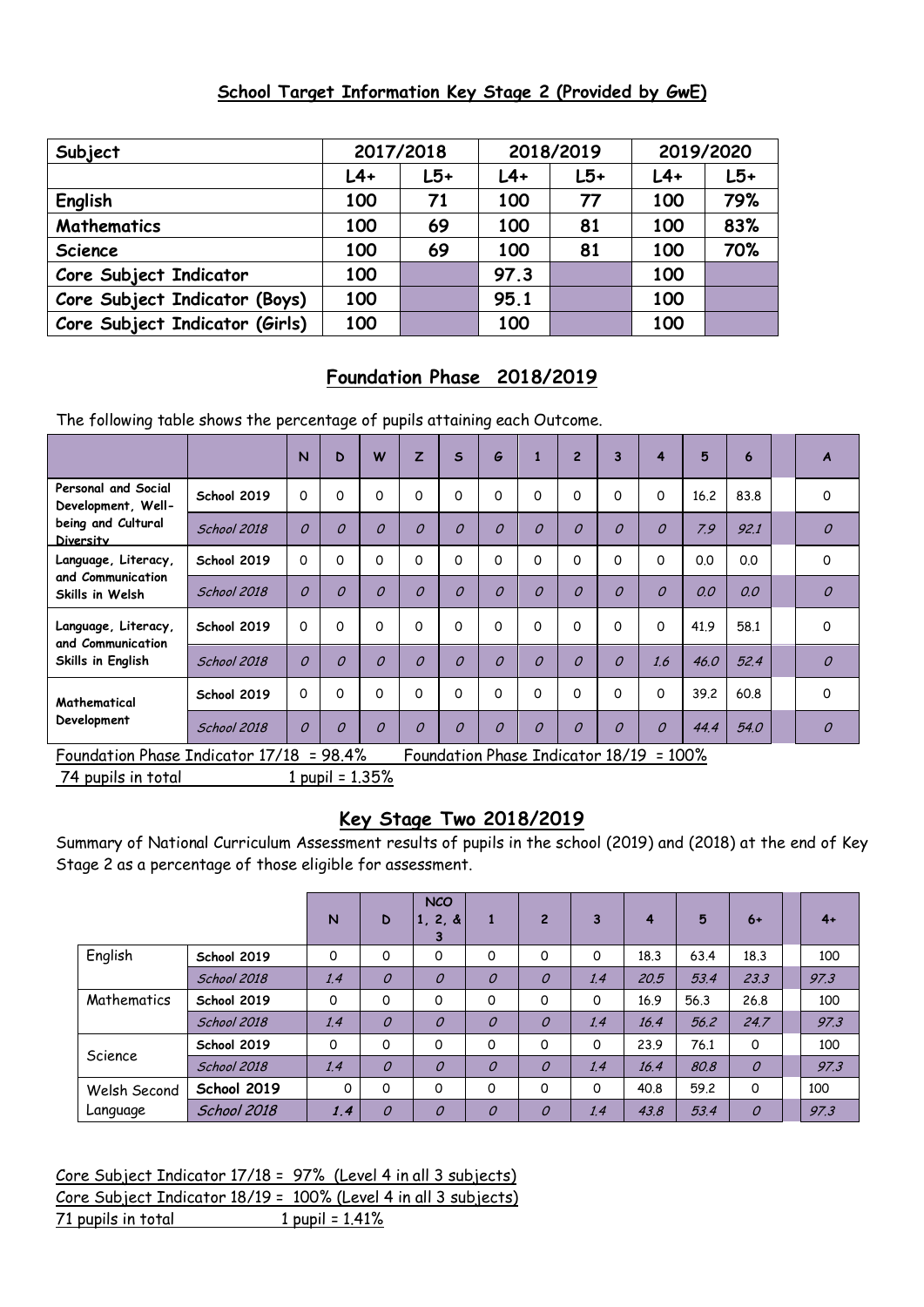### LOOKING FORWARD

### **Achievements 2018-19**

- Further developed the curriculum and assessment arrangements with reference to the "Curriculum for Wales."
- Achieved consistency, challenge and the highest standards in all areas of learning and verified with an all round excellent ESTYN report.
- Raised standards in Welsh Second Language supported by our Criw Cymraeg and achieved the Bronze Award.
- School completed Year 3 of the Creative Lead School Project
- Continue the development of Digital literacy, competence and e-safety for all learners with links to the New Curriculum for Wales.

### **Future Targets 2019-20**

- Move to three form entry in both Foundation Phase and Keystage 2 departments
- School readiness for the new the curriculum and assessment arrangements "Curriculum for Wales<sup>"</sup>
- Improve outdoor learning for Foundation Phase Years 1 and Year 2.
- Continue to raise standards in Welsh Second Language supported by our Criw Cymraeg and achieve Silver Award.
- Achieve Eco Award
- CaBan ITE Lead School role is successful in supporting professional learning opportunities
- Improve toilet facilities

## **And finally... from the Chair of Governors;**

The past year has been a very exciting and busy one for Broughton Primary School. We had the excellent Estyn Inspection just before the summer holidays, we are working with Bangor and Chester Universities where students are being mentored while having practical experience, we also have aspiring teaching apprentices as well as welcoming schools as part of our Inspire Maths Advocate School programme. Broughton Primary School is also part of a consortium of local primary schools that meet on a regular basis to share "Good Practice" this consortium benefits all schools in the group.

I have again been on many walkabouts throughout the school day to see how well the pupils have settled into new classes and making new friends which is always good to see. The children are happy at school and have settled into their new classes.

I attended the year-end concert for year 6 and it always amazes me how talented the young people are. This is also apparent in the Eisteddfod where the children sing, recite poetry play instruments, and show their writing and drawing skills.

I have been privileged to judge the Eisteddfod over the past few years and always have difficulty in making a decision as they are all so good.

The Governors continue to support the breakfast and after school club "PlayBuddies" which has gone from strength to strength providing care for the children at a reasonable cost. Some children have also attended the "Holiday Club" although not as well attended as the after school facility. As part of our aim to increase the popularity of this provision, we are